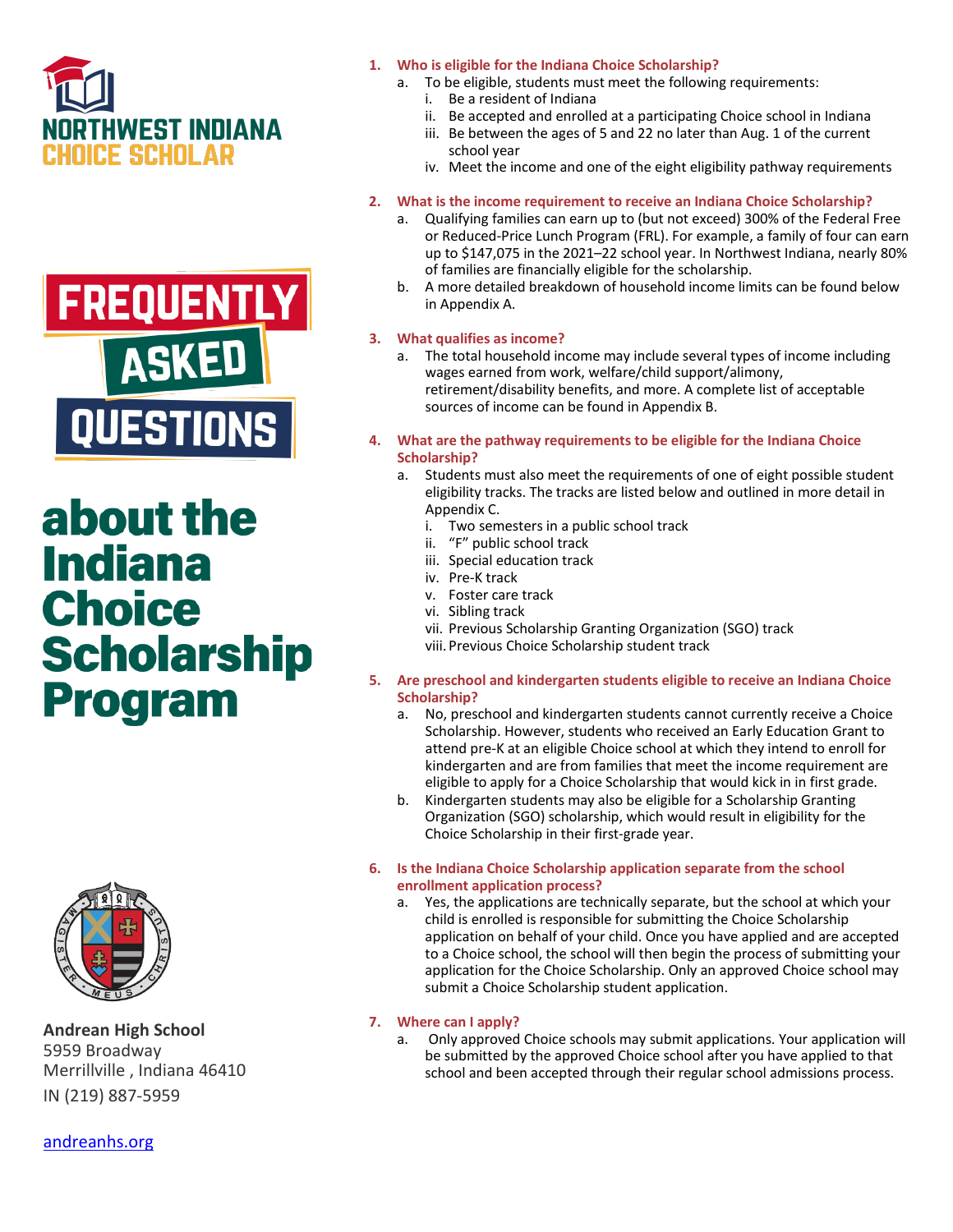

### **8. When can I apply?**

- a. There are two application periods for the Indiana Choice Scholarship. First period student applications are for the entire upcoming school year. Second period applications are for students enrolling in a Choice school after the period one deadline, for a scholarship to be used for the second half of the school year. The second period award amount is half the amount the student would qualify for in the first period.
- b. The 2021-2022 Indiana Choice Scholarship student applications may be submitted between November 1, 2021, and January 15, 2022, for the second application period.

#### **9. Can I apply for the Indiana Choice Scholarship at multiple schools at once?**

- a. No, a student can only have one Indiana Choice Scholarship application submitted to one school at a time. You may, however, apply for admission to several schools at once. Once you are accepted and enrolled at the school of your choice, you can proceed with the Indiana Choice Scholarship application through that school.
- b. If an Indiana Choice Scholarship application has already been submitted, and a parent/guardian wishes to apply at a different school, the parent/guardian must withdraw the student's application at the original Choice school and submit an alternate application at the preferred Choice school.

#### **10. What should I do before I start my application?**

a. Before starting your application, make sure you have researched schools in your area to ensure you have found the school that is the right fit for your child and family. Next, check to make sure you meet the eligibility requirements to qualify for the Indiana Choice Scholarship. You can also use the calculator at [NWIChoiceScholar.org](https://nwichoicescholar.org/) to see how much your child may qualify for.

#### **11. Who receives my application and how is it evaluated?**

a. The Indiana Department of Education (IDOE), Office of School Finance, reviews Choice Scholarship applications and determines who is awarded scholarships.

#### **12. When will I hear back about my application?**

- a. Once your Indiana Choice Scholarship application has been submitted, the Choice school will then review your materials and issue an award letter or a denial letter. If you receive an award letter, the initial amount listed is an estimated award amount. The actual amount will be updated and issued later on in the school year when all necessary information becomes available.
- **13. What if my child is already enrolled in a Choice school but is not currently receiving an Indiana Choice Scholarship?**
- a. You can still apply for the Indiana Choice Scholarship as long as you are currently enrolled at a participating Choice school and meet the income and pathway eligibility requirements.
- b. For a student that is already enrolled at a Choice School, the most common pathway is the previous SGO track. Families can work with their current school to get their child on an SGO track if they are not already receiving one, so that they will be eligible for the Indiana Choice Scholarship the following school year.

#### **14. What if my child is already receiving other scholarship support or tuition assistance?**

a. Students may continue to receive free or reduced lunch, as well as curricular materials assistance, so long as they qualify for such assistance and those costs are not already included in the tuition fees and amounts covered by the Indiana Choice Scholarship.

#### **15. Can I apply for multiple children in one household?**

a. Yes, siblings may be eligible under the Sibling Track pathway. To be eligible under the Sibling Track, the student's sibling must have received a Choice Scholarship or SGO award in any previous school year. This means that, for the 2021-2022 school year, the sibling must have received the Indiana Choice Scholarship or SGO award in any year up to and including the 2020-2021 school year.

#### **16. Is this opportunity only available to Catholic families and students?**

a. No, you do not need to Catholic to qualify for the Indiana Choice Scholarship and attend a Catholic school. The Choice schools affiliated with the Catholic Diocese of Gary welcome all students and families, regardless of religion, ethnicity, race, or income.

#### **17. What if I'm not sure if my child is eligible for the Indiana Choice Scholarship?**

a. You can check your eligibility using the NWI Choice Scholar tool, powered by Big Shoulders Fund. Find out if you are a candidate, here: [NWIChoiceScholar.org.](https://nwichoicescholar.org/)